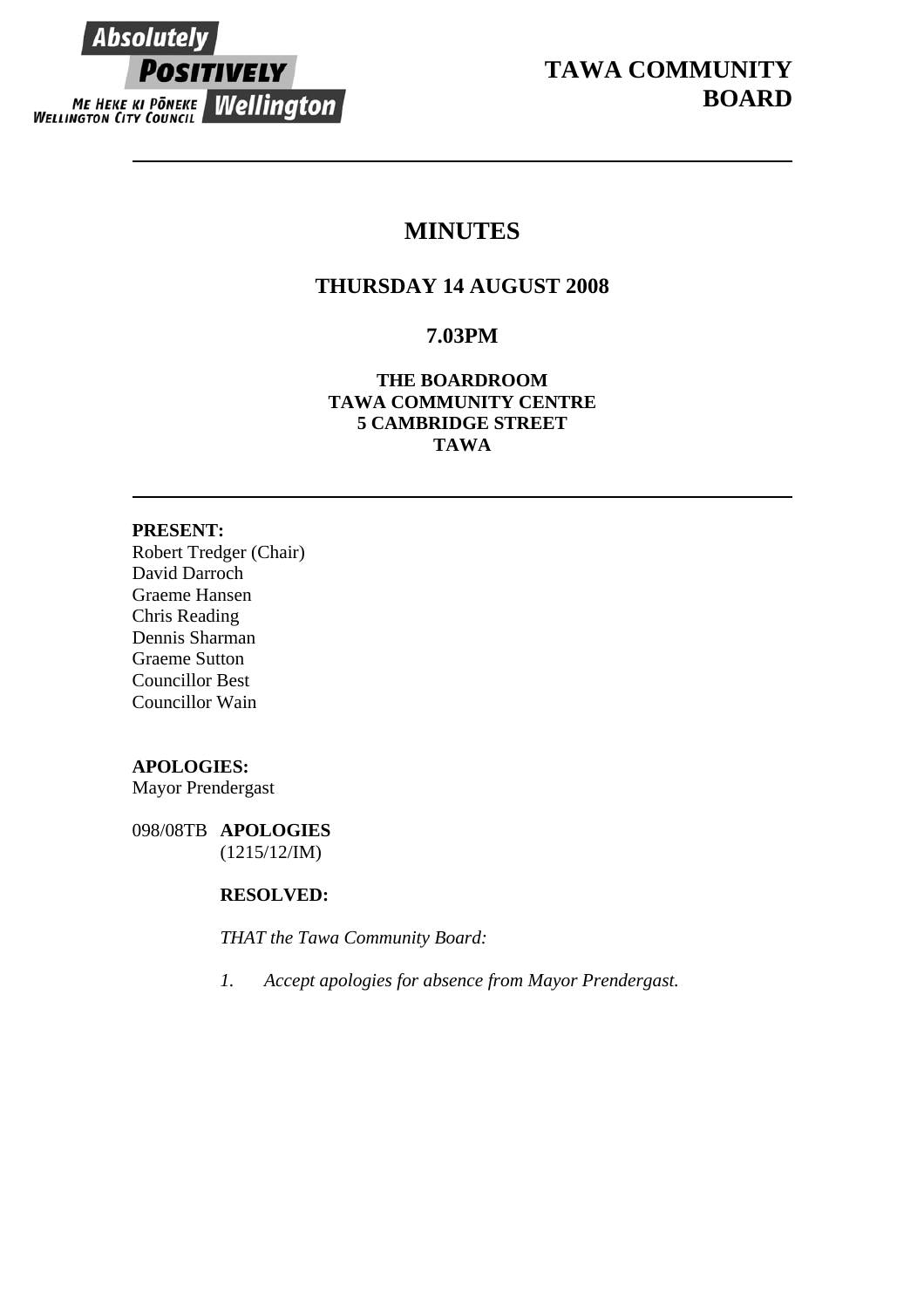# 099/08TB **CONFLICT OF INTEREST DECLARATIONS** (1215/12/IM)

## **NOTED:**

- 1. Councillor Wain declared a conflict of interest with regard to Report 5, Report 8 and Report 9 due to her dual role as a Councillor and a member of the Tawa Community Board.
- 2. Councillor Best declared a conflict of interest with regard to Report 5, Report 8 and Report 9 due to her dual role as a Councillor and a member of the Tawa Community Board.

## 100/08TB **PUBLIC PARTICIPATION** (1215/12/IM)

## **NOTED:**

There was no public participation.

## 101/08TB **POLICING IN TAWA**  (1215/12/IM)

#### **NOTED:**

There was no update on policing in Tawa.

# 102/08TB **COMMUNITY SPEAKER – MAYOR JENNY BRASH** (1215/12/IM) (ORAL REPORT)

#### **NOTED:**

Mayor Jenny Brash updated the Board on what has been happening in Porirua. Mayor Brash noted that the Porirua City Council is currently in the decision-making process regarding their shopping centres and has recently built a new sports and recreation centre. There are several district plan changes underway. She also noted that Porirua City has been accredited by the World Health Organisation as a safer city.

# 103/08TB **TRANSMISSION GULLY BREIFING**  (1215/12/IM) (ORAL REPORT)

#### **NOTED:**

Tawa Community Board – Meeting of Thursday 14 August 2008 Rob Whight gave a presentation on behalf of New Zealand Transport Agency (formally Transit New Zealand). The purpose of the presentation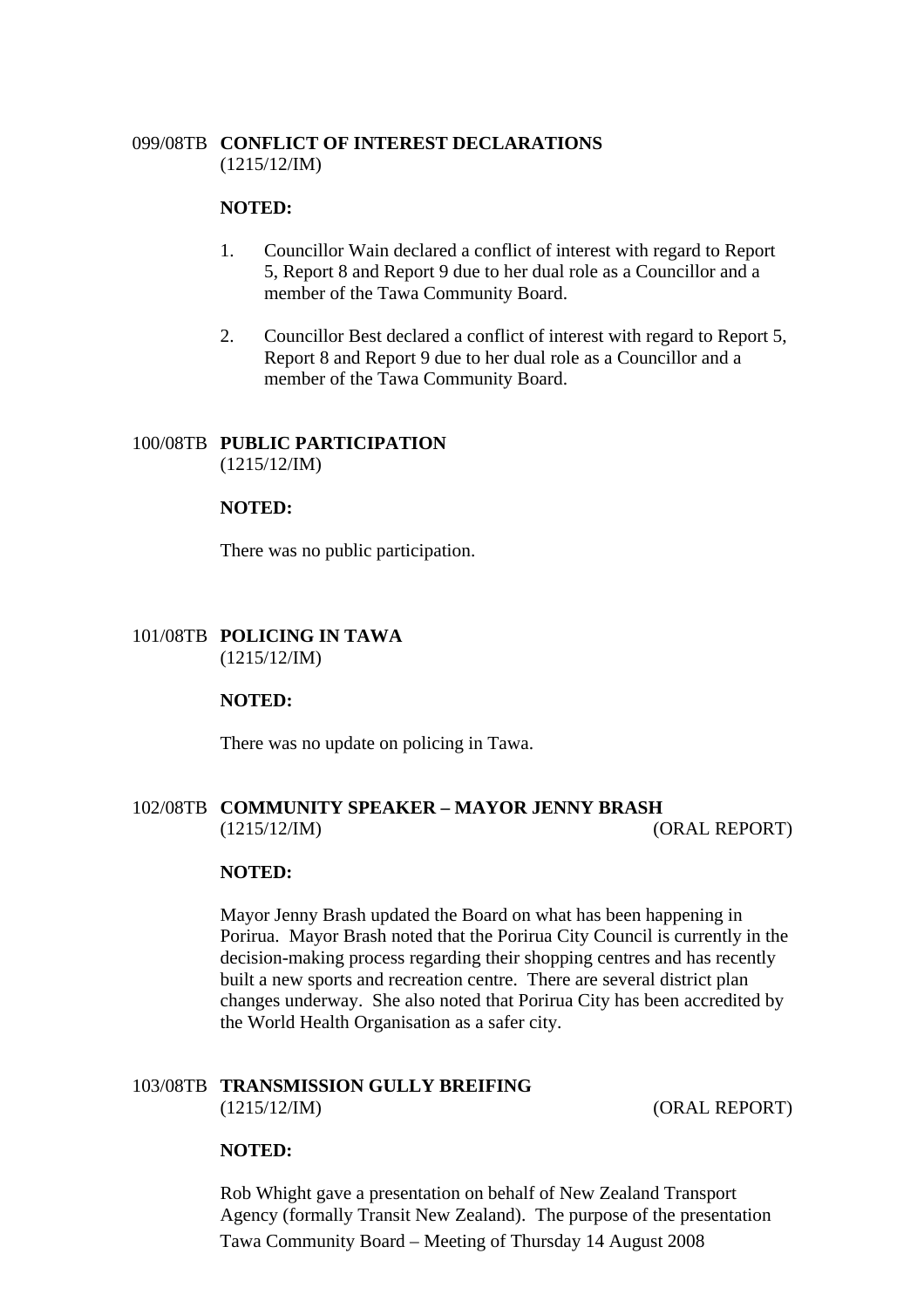was to outline the preferred route through Transmission Gully and answer questions of the Tawa Community Board.

# 104/08TB **CENTRES POLICY**

(1215/12/IM) (ORAL REPORT)

Stefania Chrzanowska, Strategic Advisor, spoke to the Board regarding the Wellington City Council's Centres Policy. The Centres Policy introduces a hierarchy of retail centres. It aims to maintain the appropriate development in the appropriate centres. The Centres Policy also plans to facilitate the strengthening of centres. The Centres Policy will be going to Strategy and Policy Committee on Thursday 21 August 2008, and Council on Friday 29 August 2008 for approval.

#### **RESOLVED:**

*THAT the Tawa Community Board:* 

*1. Agrees that one member will attend the Strategy and Policy Committee meeting of Thursday 21 August 2008 to present to views of the Tawa Community Board on the Centres Policy.* 

# 105/08TB **PROPOSED DEVELOPMENT – TAKAPAU ISLAND, TAWA – COMPREHENSIVE DEVELOPMENT PLAN**  (1215/12/IM) (REPORT 5) Report of Brett McKay, Chief Planner

#### **RESOLVED:**

#### *THAT the Tawa Community Board:*

- *1. Receive the information.*
- *2. Agrees to refer comments on the proposed Comprehensive Development Plan for the Takapu Island site to the Regulatory Processes Committee for consideration.*
- *3. Agrees that one Board Member will attend the appropriate Regulatory Processes Committee to present the views of the Board on the proposed development.*

## **NOTED:**

The resolutions differed from the recommendations in the officer's report as follows:

The Community Board added the words in **bold.**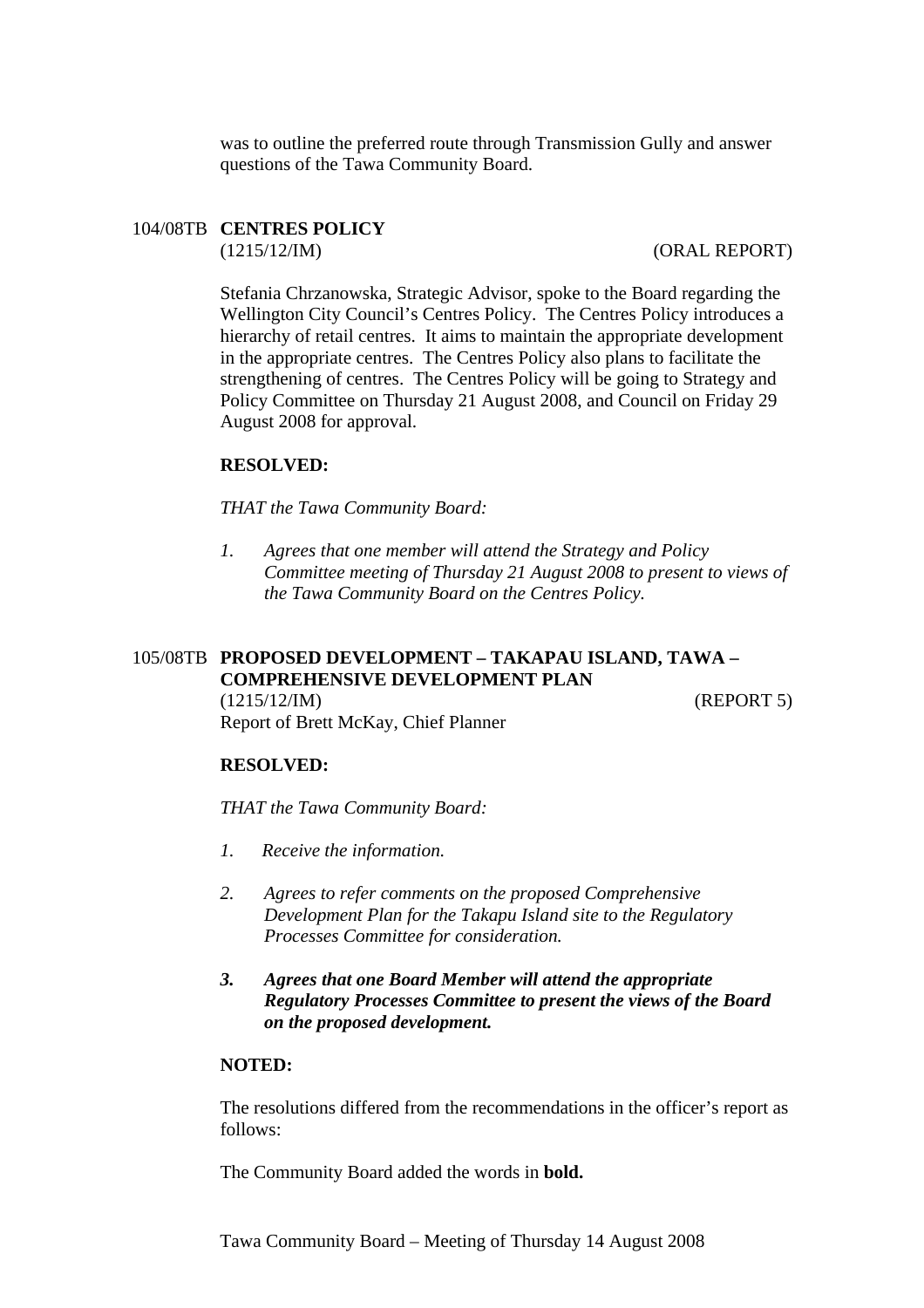## 106/08TB **ORDER OF BUSINESS:**

(1215/12/IM)

## **RESOLVED:**

*THAT the Tawa Community Board:* 

*1. Consider the order of business as follows: Report 8: Ratification of Tawa Community Board Submission – Ngauranga to Airport Draft Corridor Plan Report 9: Ratification of Tawa Community Board Submission: "How and Where will Wellington Grow?" Report 6: Resource Consent Approvals and Applications for 3 July to 5 August 2008 Report 7: Chief Financial Officer Report Back Report 10: Reports Back From Committees Report 11: Forward Programme* 

# 107/08TB **RATIFICATION OF TAWA COMMUNITY BOARD SUBMISSION – NGAURANGA TO AIRPORT DRAFT CORRIDOR PLAN**  (1215/12/IM) (REPORT 8)

#### **RESOLVED:**

*THAT the Tawa Community Board:* 

- *1. Receives the information.*
- *2. Ratifies the Board submission to the Ngauranga to Airport Draft Corridor Plan.*

# 108/08TB **RATIFICATION OF TAWA COMMUNITY BOARD SUBMISSION – "HOW AND WHERE WILL WELLINGTON GROW?"**  (1215/12/IM) (REPORT 9)

#### **RESOLVED:**

*THAT the Tawa Community Board:* 

- *1. Receives the information.*
- *2. Ratifies the Board submission to "How and Where Will Wellington Grow?"*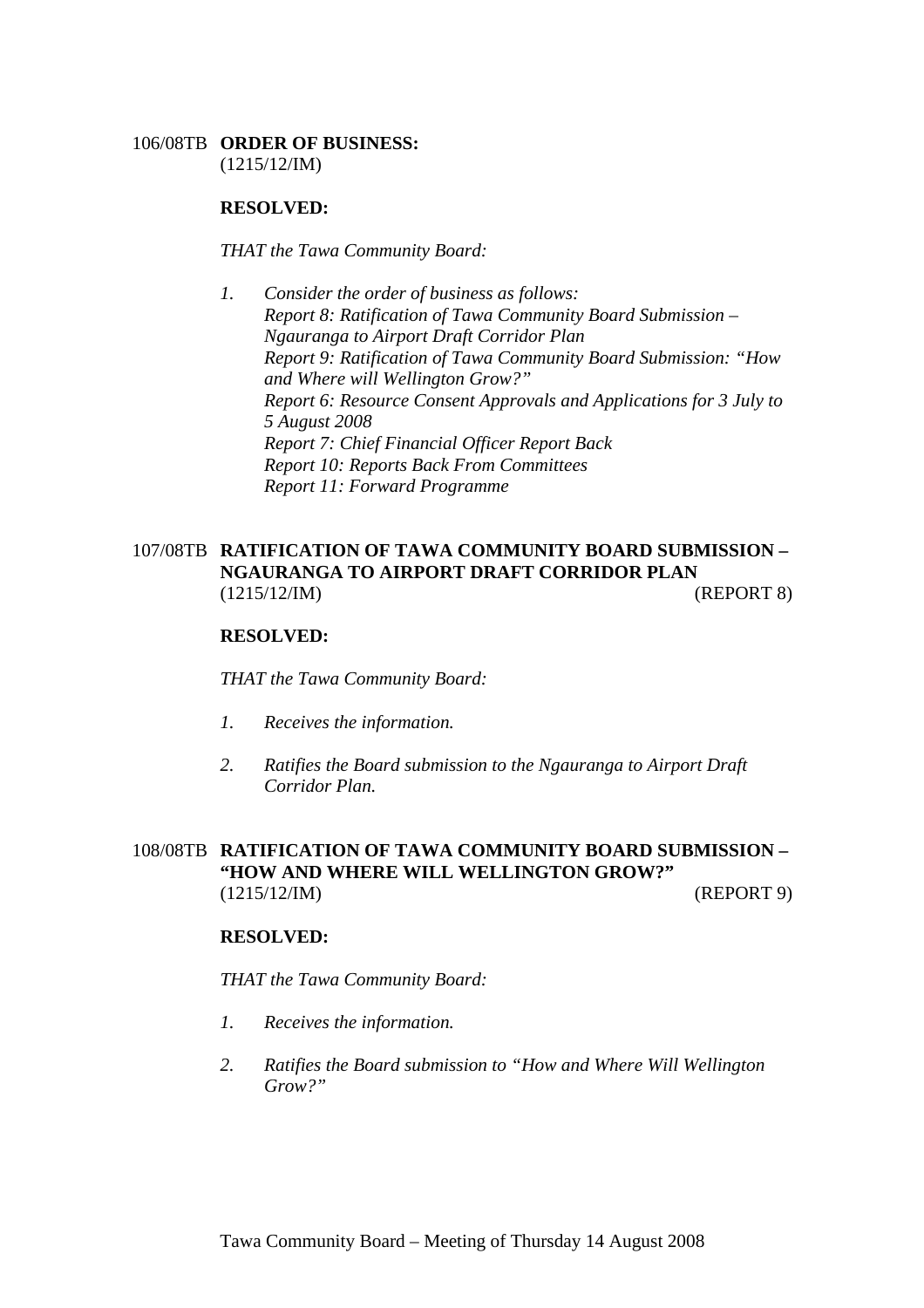# 109/08TB **RESOURCE CONSENT APPOVALS AND APPLICATIONS FOR 3 JULY TO AUGUST 2008** (1215/12/IM) (REPORT 6) Report of Bill Stevens, Manager, Local Area Planning, North and West

# **RESOLVED:**

*THAT the Tawa Community Board:* 

*1. Receive the information.* 

## 110/08TB **CHIEF FINANCIAL OFFICER REPORT BACK**

(1215/12/IM) (REPORT 7) Report of Neil Cherry, Chief Financial Officer

#### **RESOLVED:**

*THAT the Tawa Community Board:* 

*1. Receive the information.* 

## 111/08TB **REPORTS BACK FROM COMMITTEES**  (1215/12/IM) (ORAL REPORT)

### **NOTED:**

Councillor Wain, Graeme Hansen, Chris Reading and Graeme Sutton advised that they had no issues to report on from Committees, Subcommittees and liaison groups of which they are members.

David Darroch advised that he had been to a meeting of the Camp Elsdon Board and that it was business as usual.

Dennis Sharman circulated a draft engagement process from the Strategic workshop that all members attended and asked for feedback from the Board.

Councillor Best spoke about her attendance at the Local Government New Zealand Conference in Rotorua.

Robert Tredger advised that he will be presenting a submission to Greater Wellington Regional Council on the Ngauranga to Airport Draft Corridor Plan.